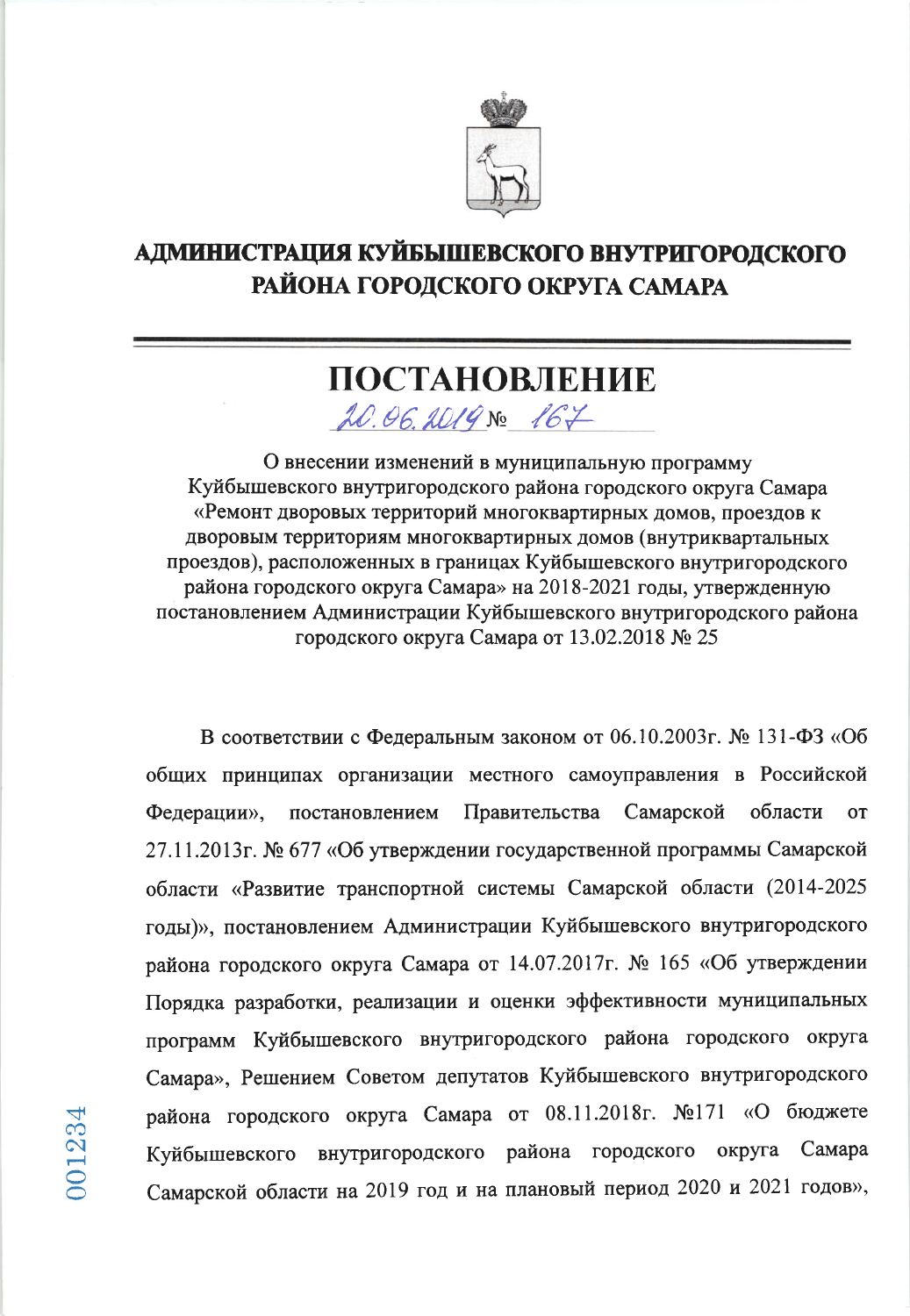Решением Совета депутатов Куйбышевского внутригородского района городского округа Самара от 28.03.2019г. № 181 «О внесении изменений в Решение Совета депутатов Куйбышевского внутригородского района городского округа Самара от 08 ноября 2018 года № 171 «О бюджете Куйбышевского внутригородского района городского округа Самара Самарской области на 2019 год и на плановый период 2020 и 2021 годов»

ПОСТАНОВЛЯЮ:

 $1<sub>1</sub>$ Внести  $\mathbf{B}$ постановление Администрации Куйбышевского внутригородского района городского округа Самара от 13.02.2018г. № 25  $\triangleleft$ Oб утверждении муниципальной программы Куйбышевского внутригородского района городского округа Самара «Ремонт дворовых территорий многоквартирных домов, проездов к дворовым территориям многоквартирных домов (внутриквартальных проездов), расположенных в границах Куйбышевского внутригородского района городского округа Самара» на 2018-2021 годы», далее – постановление, следующие изменения:

1.1. В паспорте Программы:

1.1.1. Раздел «Объемы бюджетных ассигнований муниципальной программы» изложить в следующей редакции:

| Объемы бюджетных ассигнований | Объем средств на реализацию        |
|-------------------------------|------------------------------------|
| муниципальной программы       | Программы составляет 42 078,0 тыс. |
|                               | руб., в том числе:                 |
|                               | в 2018 году - 15 678,9 тыс. руб.;  |
|                               | в 2019 году - 24 499,1 тыс. руб.;  |
|                               | в 2020 году – 1 900,0 тыс. руб.;   |
|                               | в 2021 году - 0,0 тыс. руб.        |
|                               | Объем финансирования за счет       |
|                               | средств бюджета Куйбышевского      |
|                               | внутригородского района            |
|                               | городского округа Самара           |
|                               | составляет 6 343,8 тыс.руб., в том |
|                               | числе:                             |
|                               | в 2018 году - 1 748,9 тыс. руб.;   |
|                               | в 2019 году - 2694,9 тыс. руб.;    |
|                               | в 2020 году - 1 900,0 тыс. руб.;   |
|                               | в 2021 году - 0,0 тыс. руб.        |
|                               | за счет средств вышестоящих        |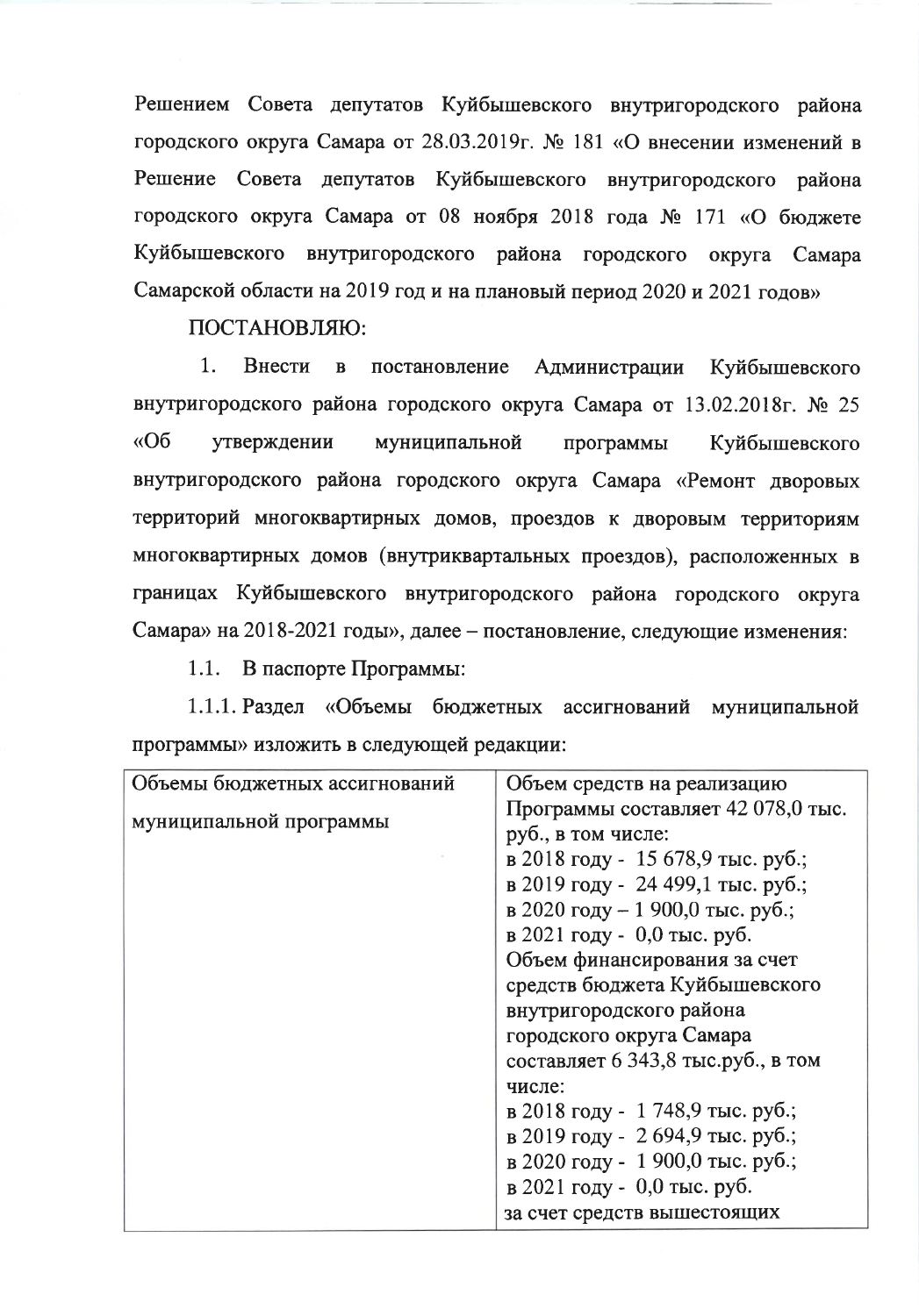| бюджетов – 35 734,2 тыс. рублей, в |
|------------------------------------|
| том числе:                         |
| в 2018 году – 13 930,0 тыс. руб.;  |
| в 2019 году – 21 804,2 тыс. руб.;  |
| в 2020 году - 0,0 тыс. руб.;       |
| в 2021 году - 0,0 тыс. руб.        |

1.2. Приложение № 3 к Программе изложить в новой редакции согласно приложению № 1 к настоящему постановлению.

2. Настоящее постановление вступает в силу со дня его официального опубликования.

3. Контроль за выполнением настоящего постановления оставляю за собой.

Временно исполняющий полномочия Главы Администрации Куйбышевского внутригородского района городского округа Самара

А.В.Трачук